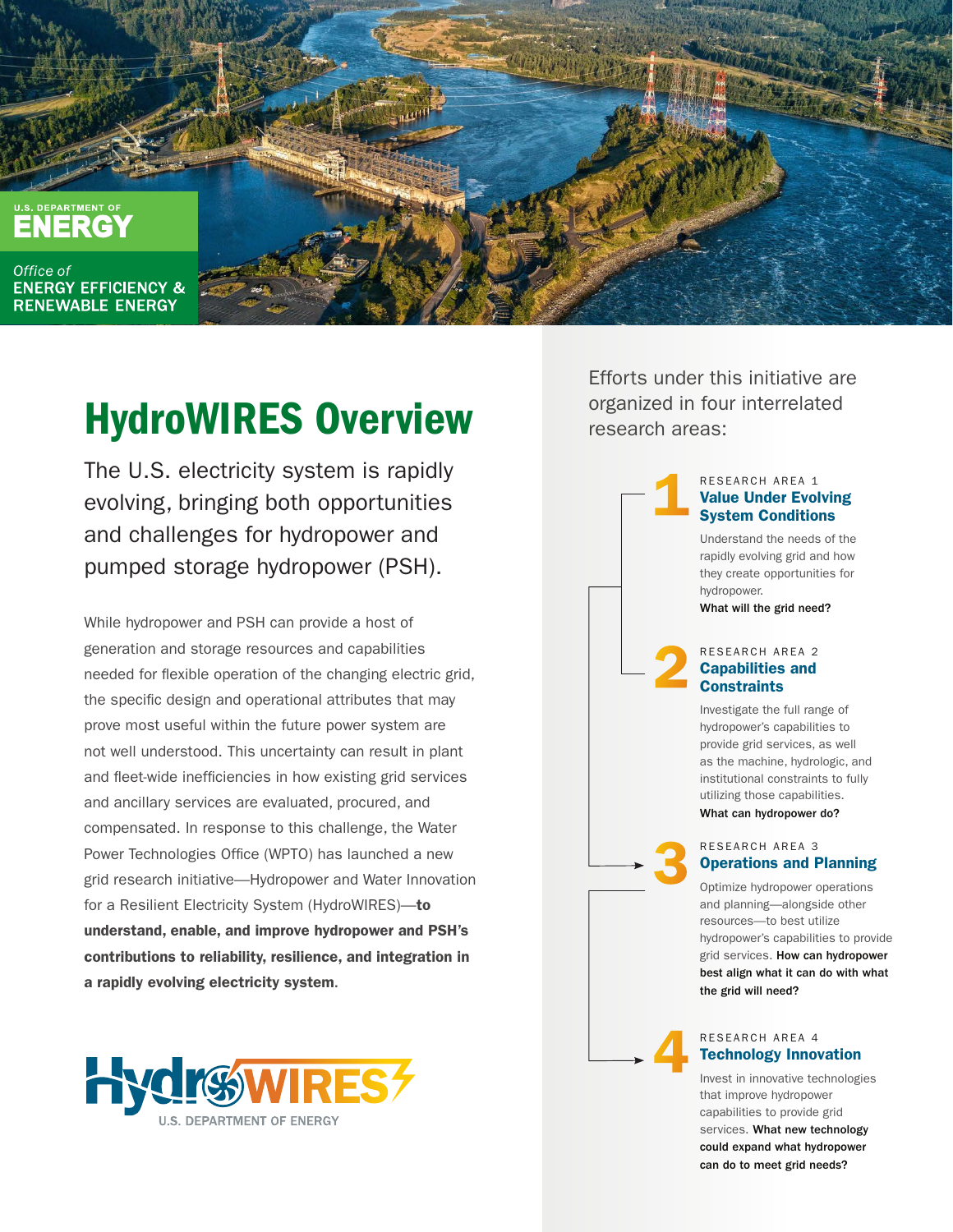I ntentionally cumulative, the first and second research areas serve to establish a baseline understanding of what range of services may be most valuable for the future grid together with what services hydropower can (and cannot) contribute. They provide needed insights into the services and attributes the hydropower fleet can and should be prioritizing. The third research area operationalizes this information by developing strategies to take advantage of hydropower's capabilities to contribute the services required by the evolving grid. The fourth area continuously integrates the findings from these three research spaces to inform technology needs and target innovation that can expand hydropower's capabilities to provide value to the grid.

## RESEARCH AREAS



Value Under Evolving System Conditions<br>
This research area focuses on understanding the variety<br>
of grid songings that may be most vital for the future grid valuation Guidan This research area focuses on understanding the variety of grid services that may be most vital for the future grid. These services will depend on the future generation mix, including the share of variable renewables and other system conditions. Central to Research Area 1, as well as for the other research areas, is the development of a complete categorization of benefits and services that hydropower can contribute to the electric system. As the grid evolves, this area of research will analyze how economic drivers and changes in competitive markets affect the benefits and services that are of greatest value to the electric system. New valuation practices within the context of these changes are needed to accurately consider the range of contributions from hydropower and PSH assets.

#### Valuation Guidance and Techno-Economic Studies for Pumped-Storage Hydropower

WPTO has developed a draft step-by-step valuation guidance that can be used by PSH developers, plant operators, and other stakeholders to assess the potential economic value of existing or planned PSH projects. The methodology is being applied at two competitively selected sites—the Goldendale Energy Storage Project and the Banner Mountain Project—to evaluate and demonstrate the potential for increased economic performance. Through these studies, WPTO will test and refine the valuation guidance, after which the guidance and associated tools will be made publicly available.



### Organization of valuation guidance and techno-economic studies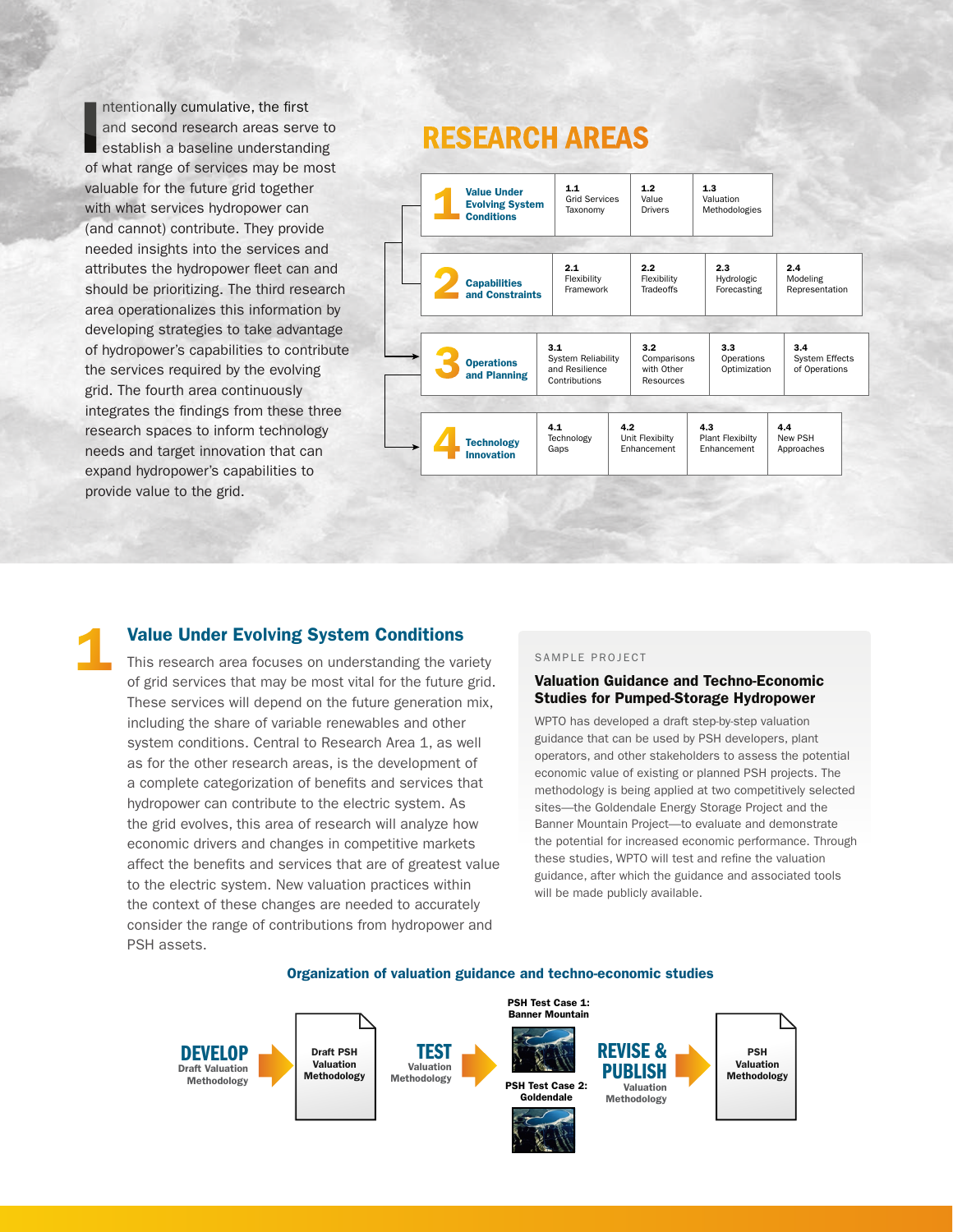### Capabilities and Constraints

This research area constitutes a comprehensive and quantitative assessment of plant- and fleet-level hydropower capabilities, as well as the barriers, or constraints, to full utilization of those capabilities. These barriers include the precision of hydrologic forecasting over planning horizons and how capabilities and constraints are represented and characterized within electric system operations and planning practices. Research Area 2 also focuses on advancing tools for understanding hydropower capabilities (e.g., evaluating trade-offs, anticipating water availability, utilizing water for the grid) to achieve greater degrees of flexibility.

#### SAMPLE PROJECT

#### WPTO Office-Wide 2019 Research Funding Opportunity

As part of a recently announced office-wide \$26 million funding opportunity, the HydroWIRES initiative seeks proposals to understand and improve hydropower operational flexibility. The funding opportunity seeks a rigorous and broadly applicable framework that quantifies hydropower's total potential capability for flexible operation (not just its past operations), as well as specific operational strategies for increasing flexible operation capabilities in significant segments of the fleet. Applications are being reviewed, and selections are expected to be announced in fall 2019.



#### Hydropower Operational Flexibility



2

### Operations and Planning

This research area considers the potential needs of the grid in Research Area 1 and hydropower's unique capabilities and constraints in Research Area 2, to develop innovative ways to optimize planning and operations of hydropower from plant to fleet level. The essence of Research Area 3 is investigating the best role for hydropower to play to contribute to a future electricity system that will include many different generation sources, each with their own unique capabilities. Work under Research Area 3 will quantify hydropower plant- and fleet-level contributions to support power system needs while enabling enhancement of these contributions through new operational strategies and planning approaches.

#### SAMPLE PROJECT

#### Hydropower Plants as Black Start Resources

The Hydropower Plants as Black Start Resources report describes hydropower's capabilities for black start relative to other resources. Part of a larger series of technical memos on hydropower capabilities for grid services, the report discusses the sequence of operations to restore the grid after a major blackout. In this context, the report describes how the types, sizes, characteristics, and locations of black start-capable units affect the speed of recovery. In turn, the characteristics of various power generation technologies are compared with the attributes needed to quickly and efficiently re-energize the power system for normal operation. This report can be found at energy.gov/HydroWIRES.



#### Depiction of Black Start Units Starting Up Following a Blackout